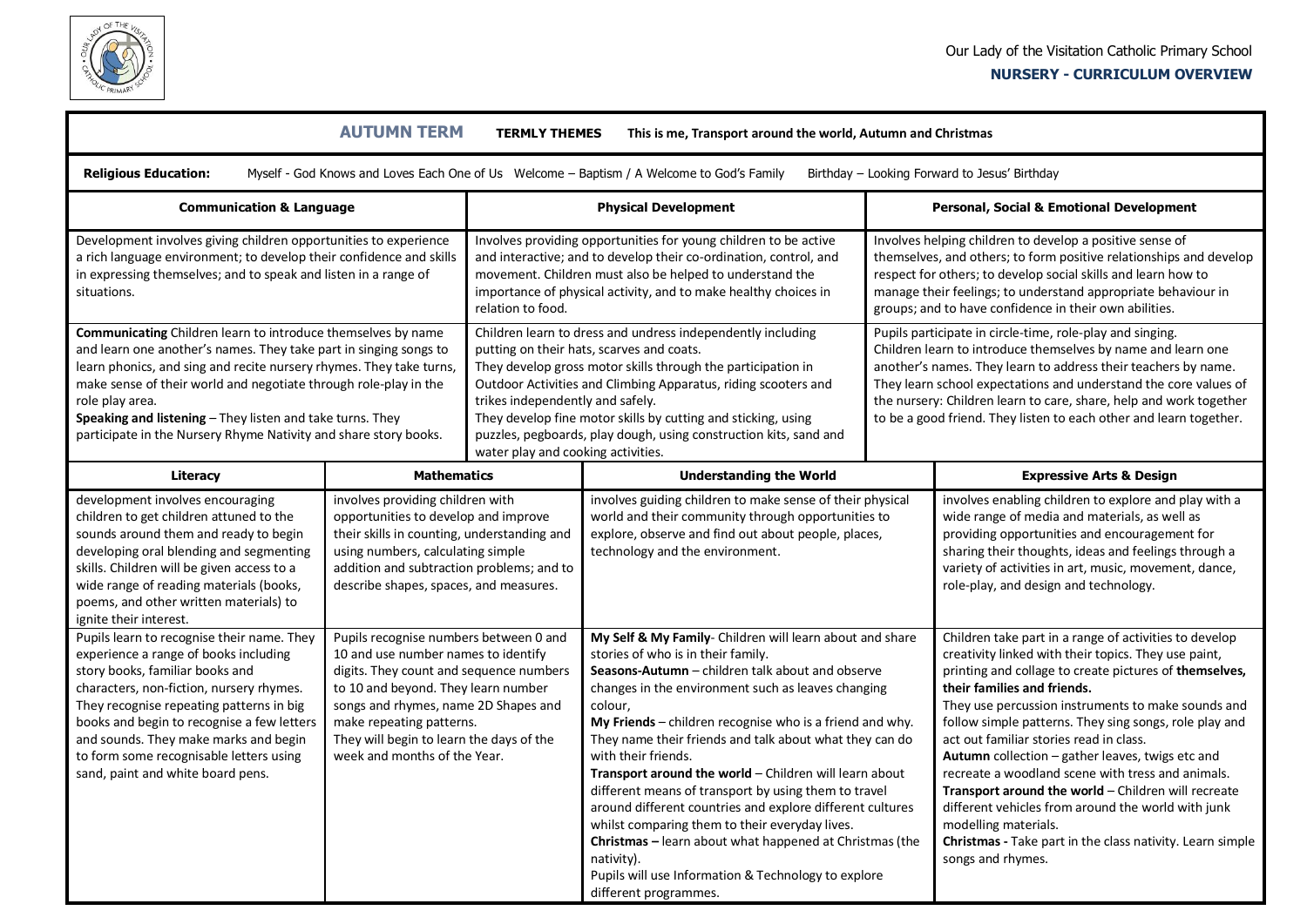**SPRING TERM TERMLY THEMES People who help us, Winter and Growing**

 **Religious Education:** Celebrating – People Celebrate in ChurchGathering - Parish Family Gathers to Celebrate EucharistGrowing - Looking Forward to Easter

| <b>Communication &amp; Language</b>                                                                                                                                                                                                                                                                                                                                                                                                    |                                                                                                                                                                                                                                                                                                                                                     | <b>Physical Development</b>                                                                                                                                                                                                                                                                                                                                                                                                                                |                                                                                                                                                                                                                                                                                                                                                                                                                                                                                                                                                                                                   |                                                                                                                                                                                                                                                                                                                                                                                                             | <b>Personal, Social &amp; Emotional Development</b>                                                                                                                                                                                                                                                                                                                                                                                                                                                                                                                    |  |
|----------------------------------------------------------------------------------------------------------------------------------------------------------------------------------------------------------------------------------------------------------------------------------------------------------------------------------------------------------------------------------------------------------------------------------------|-----------------------------------------------------------------------------------------------------------------------------------------------------------------------------------------------------------------------------------------------------------------------------------------------------------------------------------------------------|------------------------------------------------------------------------------------------------------------------------------------------------------------------------------------------------------------------------------------------------------------------------------------------------------------------------------------------------------------------------------------------------------------------------------------------------------------|---------------------------------------------------------------------------------------------------------------------------------------------------------------------------------------------------------------------------------------------------------------------------------------------------------------------------------------------------------------------------------------------------------------------------------------------------------------------------------------------------------------------------------------------------------------------------------------------------|-------------------------------------------------------------------------------------------------------------------------------------------------------------------------------------------------------------------------------------------------------------------------------------------------------------------------------------------------------------------------------------------------------------|------------------------------------------------------------------------------------------------------------------------------------------------------------------------------------------------------------------------------------------------------------------------------------------------------------------------------------------------------------------------------------------------------------------------------------------------------------------------------------------------------------------------------------------------------------------------|--|
| development involves giving children opportunities to experience a<br>rich language environment; to develop their confidence and skills<br>in expressing themselves; and to speak and listen in a range of<br>situations.                                                                                                                                                                                                              |                                                                                                                                                                                                                                                                                                                                                     | involves providing opportunities for young children to be active<br>and interactive; and to develop their co-ordination, control, and<br>movement. Children must also be helped to understand the<br>importance of physical activity, and to make healthy choices in<br>relation to food.                                                                                                                                                                  |                                                                                                                                                                                                                                                                                                                                                                                                                                                                                                                                                                                                   | involves helping children to develop a positive sense of<br>themselves, and others; to form positive relationships and develop<br>respect for others; to develop social skills and learn how to<br>manage their feelings; to understand appropriate behaviour in<br>groups; and to have confidence in their own abilities.                                                                                  |                                                                                                                                                                                                                                                                                                                                                                                                                                                                                                                                                                        |  |
| <b>Communicating</b> Children learn to introduce themselves by name<br>and learn one another's names They take part in singing songs to<br>learn phonics, and sing and recite nursery rhymes. They take turns,<br>make sense of their world and negotiate through role-play in the<br>role play area.<br>Speaking and listening - They listen and take turns. They<br>participate in the Nursery Rhyme Nativity and share story books. |                                                                                                                                                                                                                                                                                                                                                     | Children learn to dress and undress independently including<br>putting on their hats, scarves and coats.<br>They develop gross motor skills through the participation in<br>Outdoor Activities and Climbing Apparatus, riding scooters and<br>trikes independently and safely.<br>They develop fine motor skills by cutting and sticking, using<br>puzzles, pegboards, play dough, using construction kits, sand and<br>water play and cooking activities. |                                                                                                                                                                                                                                                                                                                                                                                                                                                                                                                                                                                                   | Pupils participate in circle-time, role-play and singing.<br>Children learn to introduce themselves by name and learn one<br>another's names. They learn to address their teachers by name.<br>They learn school expectations and understand the core values of<br>the nursery: Children learn to care, share, help and work together<br>to be a good friend. They listen to each other and learn together. |                                                                                                                                                                                                                                                                                                                                                                                                                                                                                                                                                                        |  |
| Literacy                                                                                                                                                                                                                                                                                                                                                                                                                               | <b>Mathematics</b>                                                                                                                                                                                                                                                                                                                                  |                                                                                                                                                                                                                                                                                                                                                                                                                                                            | <b>Understanding the world</b>                                                                                                                                                                                                                                                                                                                                                                                                                                                                                                                                                                    |                                                                                                                                                                                                                                                                                                                                                                                                             | <b>Expressive Arts &amp; Design</b>                                                                                                                                                                                                                                                                                                                                                                                                                                                                                                                                    |  |
| development involves encouraging<br>children to get children attuned to the<br>sounds around them and ready to begin<br>developing oral blending and segmenting<br>skills. Children will be given access to a<br>wide range of reading materials (books,<br>poems, and other written materials) to<br>ignite their interest.                                                                                                           | involves providing children with<br>opportunities to develop and improve<br>their skills in counting, understanding and<br>using numbers, calculating simple<br>addition and subtraction problems; and to<br>describe shapes, spaces, and measures.                                                                                                 |                                                                                                                                                                                                                                                                                                                                                                                                                                                            | involves guiding children to make sense of their physical<br>world and their community through opportunities to<br>explore, observe and find out about people, places,<br>technology and the environment.                                                                                                                                                                                                                                                                                                                                                                                         |                                                                                                                                                                                                                                                                                                                                                                                                             | involves enabling children to explore and play with a<br>wide range of media and materials, as well as<br>providing opportunities and encouragement for<br>sharing their thoughts, ideas and feelings through a<br>variety of activities in art, music, movement, dance,<br>role-play, and design and technology.                                                                                                                                                                                                                                                      |  |
| Pupils begin to read and write their name.<br>They experience a range of books<br>including story books, familiar books and<br>characters, non-fiction, nursery rhymes.<br>They recognise repeating patterns in big<br>books and begin to recognise a few letters<br>and sounds. They make marks and begin<br>to form some recognisable letters using<br>sand, paint and white board pens.                                             | Pupils will continue to consolidate their<br>learning. They will recognise numbers<br>between 0 and 10 and use number names<br>to identify digits. They count and<br>sequence numbers to 10 and beyond.<br>They learn number songs and rhymes,<br>name 2D Shapes and make repeating<br>patterns.<br>They continue to learn the days of the<br>week. |                                                                                                                                                                                                                                                                                                                                                                                                                                                            | Seasons- Winter/ Spring - children talk about and<br>observe changes in the environment such as bulbs<br>sprouting and growing into flowers.<br>People who help us - children will learn about different<br>people who help us and all about their occupations -<br>Doctors, Dentist, Postman, Hairdresser.<br>Growing - They will learn about the changes humans go<br>through as they grow by looking at pictures of themselves<br>as babies/toddlers and discussing how they have changed.<br>Children will learn about plants and have opportunities to<br>plant seeds and take care of them. |                                                                                                                                                                                                                                                                                                                                                                                                             | Children take part in a range of activities to develop<br>creativity linked with their topics. They use paint,<br>printing and collage to create pictures of people who<br>help us and plants and vegetables.<br>They use percussion instruments to make sounds and<br>follow simple patterns. They sing songs, role play and<br>act out familiar stories read in class.<br>Winter/Spring-children will explore winter through<br>different materials including ice and snow.<br>Growing - children will use mud and natural materials<br>to make models and pictures. |  |